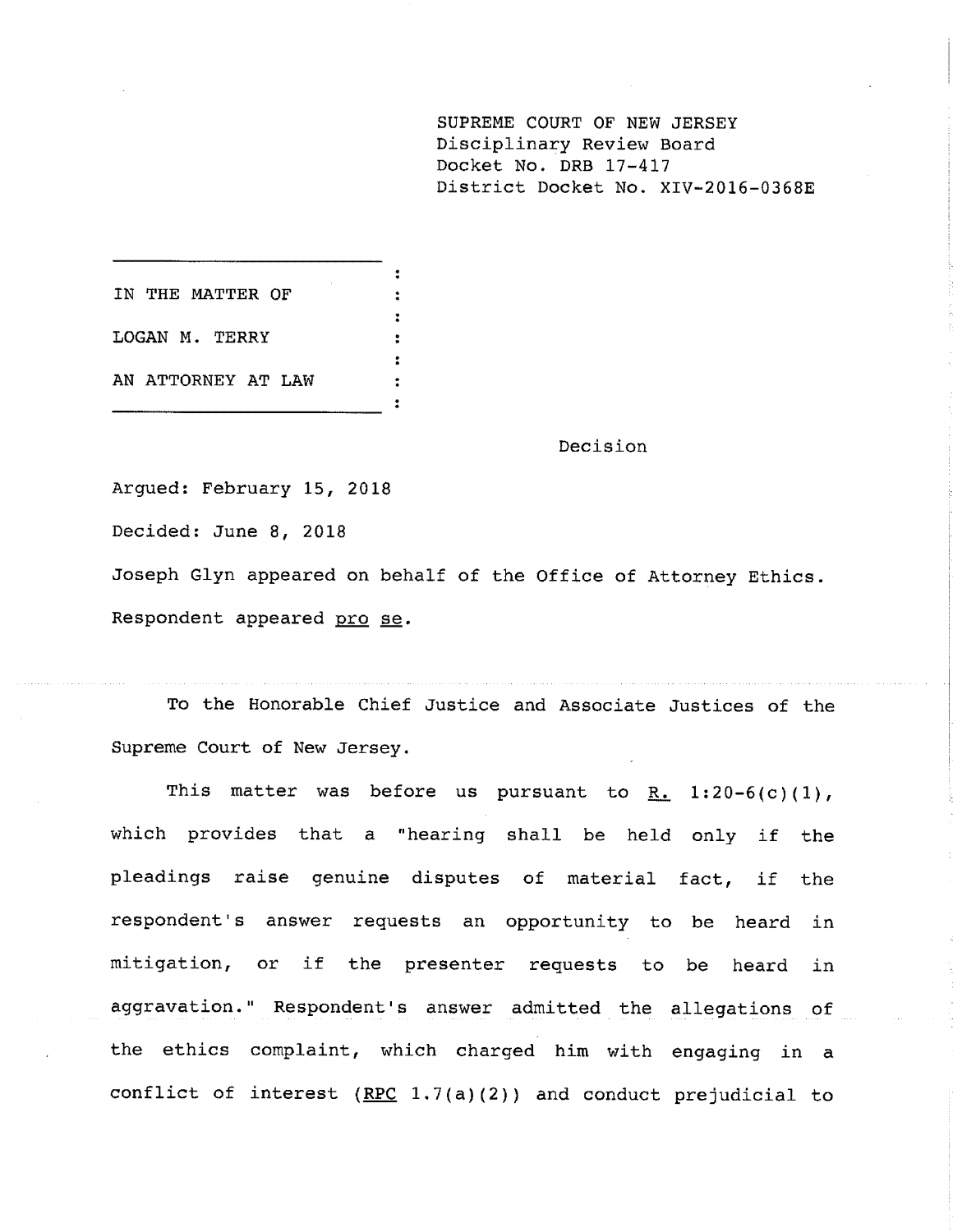the administration of justice  $(RPC 8.4(d))$ . We determine to impose a censure.

was admitted to the New Jersey bar in 2003. He has no history of discipline.

In his November 8, 2017 answer to the formal ethics complaint, respondent admitted all of the essential facts of the complaint, as follows. In June 2016, respondent represented AM in criminal charges, including sexual assault upon four minors under the age of thirteen, pending against him in Superior Court of New Jersey, Burlington County.

In the days immediately prior to a jury trial scheduled for June 7, 2016, respondent communicated with his client in an attempt to collect outstanding fees, informing AM that respondent could not "provide an adequate defense" unless AM paid respondent's legal fees.<sup>1</sup>

Furthermore, in a text message, respondent warned AM that he would not prepare for the trial during the weekend immediately preceding it, unless he was first paid. He then

<sup>&</sup>lt;sup>1</sup> According to a June 14, 2016 referral letter to the Office of Attorney Ethics (OAE) from the trial judge, the case had first been scheduled for trial in September 2015, with a jury selected and ready to be sworn, when the court learned that respondent was ineligible to practice law for failure to pay the New Jersey Lawyers' Fund for Client Protection (CPF) annual fee. The judge was forced to postpone the trial until June 2016.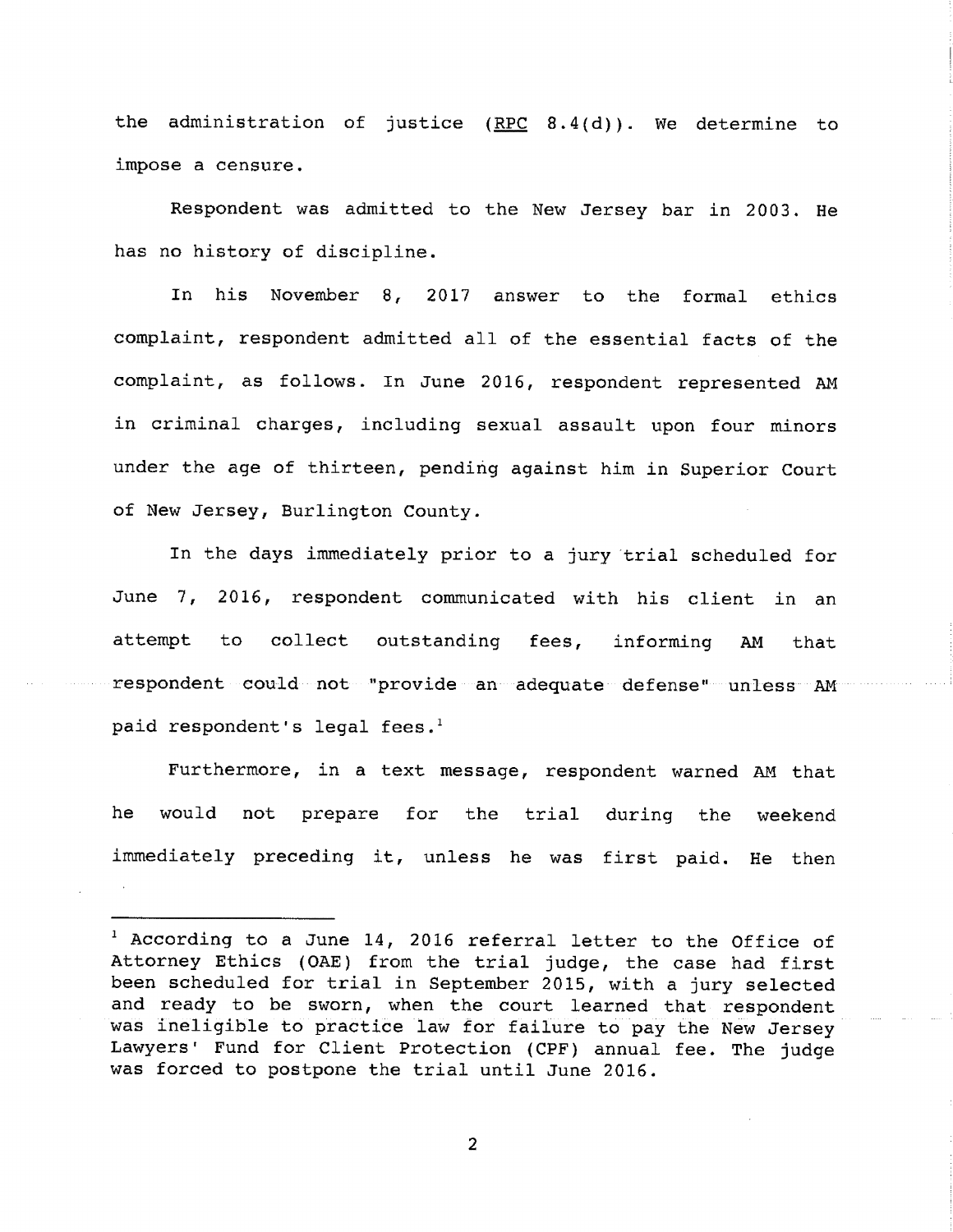wrote, "HAVE FUN IN PRISON." The maximum sentence that AM could have received exceeded 200 years.

At the inception of the trial, AM informed the judge that he no longer trusted respondent as his attorney and that he wanted to terminate their attorney/client relationship. He showed the judge screenshots of various communications from respondent and a transcript of the offending text message. The judge then granted the application for new counsel, and dismissed the jury in order to reschedule the trial for a future date, once subsequent counsel was in place.

In a July 9, 2016 letter to the OAE, respondent admitted that his actions had been unethical, and asserted that, during the fourteen-month representation, AM had been uncooperative in preparing a defense to the charges and had refused a plea offer that respondent considered favorable.

Thereafter, respondent entered into an Agreement in Lieu of Discipline (ALD) with the OAE. In it, respondent admitted that he had violated RPC  $1.7(a)(2)$  and RPC  $8.4(d)$ .

In a July 5, 2016 letter to the OAE, attached to the ALD as an exhibit, respondent explained that he twice sought to be relieved as counsel in the case, due to AM's noncooperation and failure to pay legal fees. According to respondent, the trial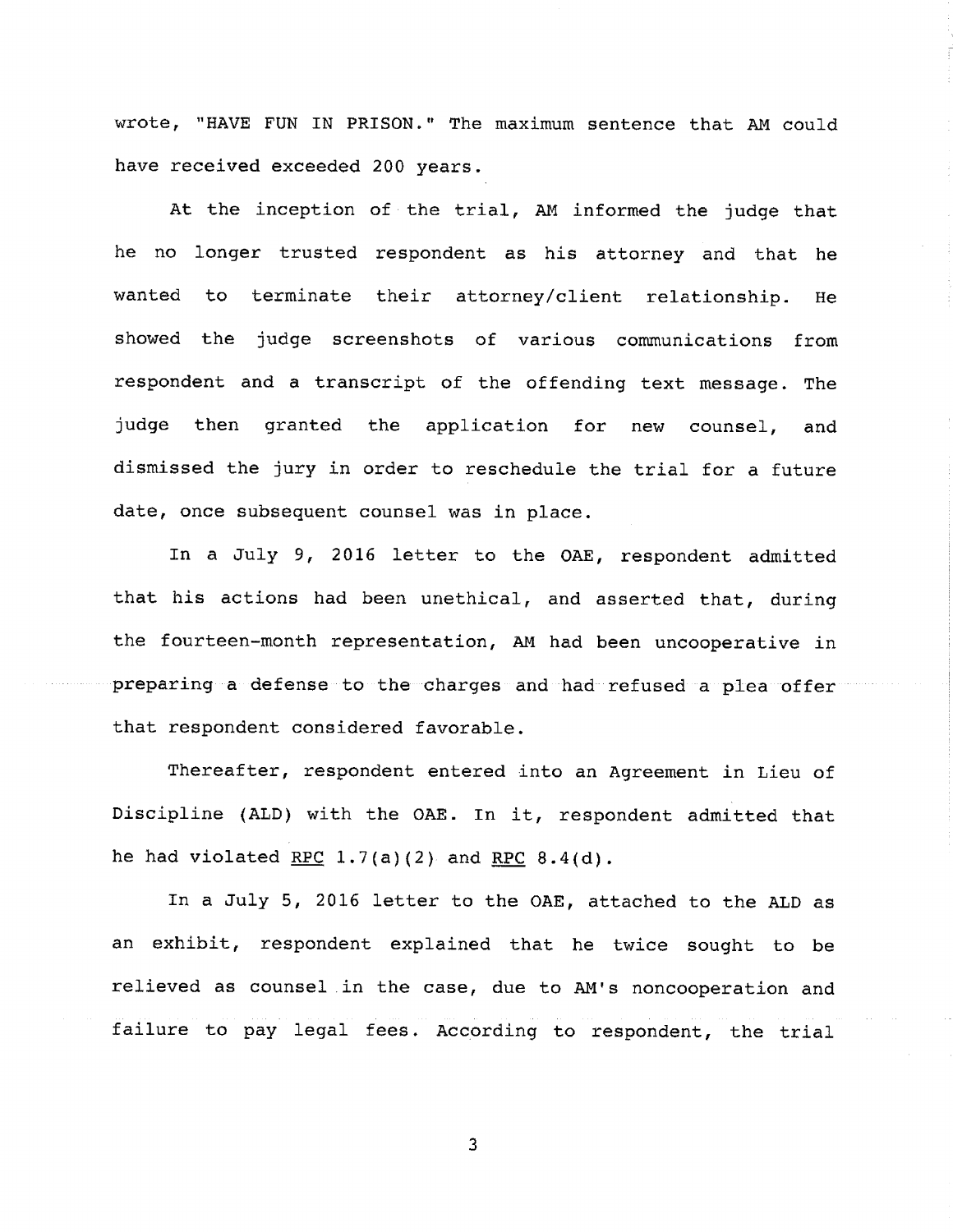an April 2015 motion to be relieved as counsel, as well as a later motion filed in November 2015.

Under the terms of the ALD, respondent was required to only one condition: that he communicate with South Services (SJLS) within thirty days and arrange to one pro bono client, to be selected by SJLS. Respondent was required to provide proof of his initial contact with SJLS and proof of compliance with the condition within thirty days of completion of the pro bono representation.

By letter dated August 30, 2017, Douglas E. Gershuny, SJLS' Executive Director, informed the OAE that, despite SJLS' efforts, respondent failed to complete a pro bono representation.

Therefore, via a September 8, 2017 letter, the OAE informed respondent that he had failed to satisfy the conditions of the ALD, that the diversion offer was withdrawn, and that a complaint would issue against him. In a September 18, 2017 reply, respondent admitted that he had not appeared in court on behalf of the pro bono client whom SJLS referred to him, and claimed "full responsibility" for his failure to provide the "care and attention" that the client deserved. Respondent's letter further explained that he had been "stuck" in Trenton that day on an unrelated municipal court matter.

 $\overline{4}$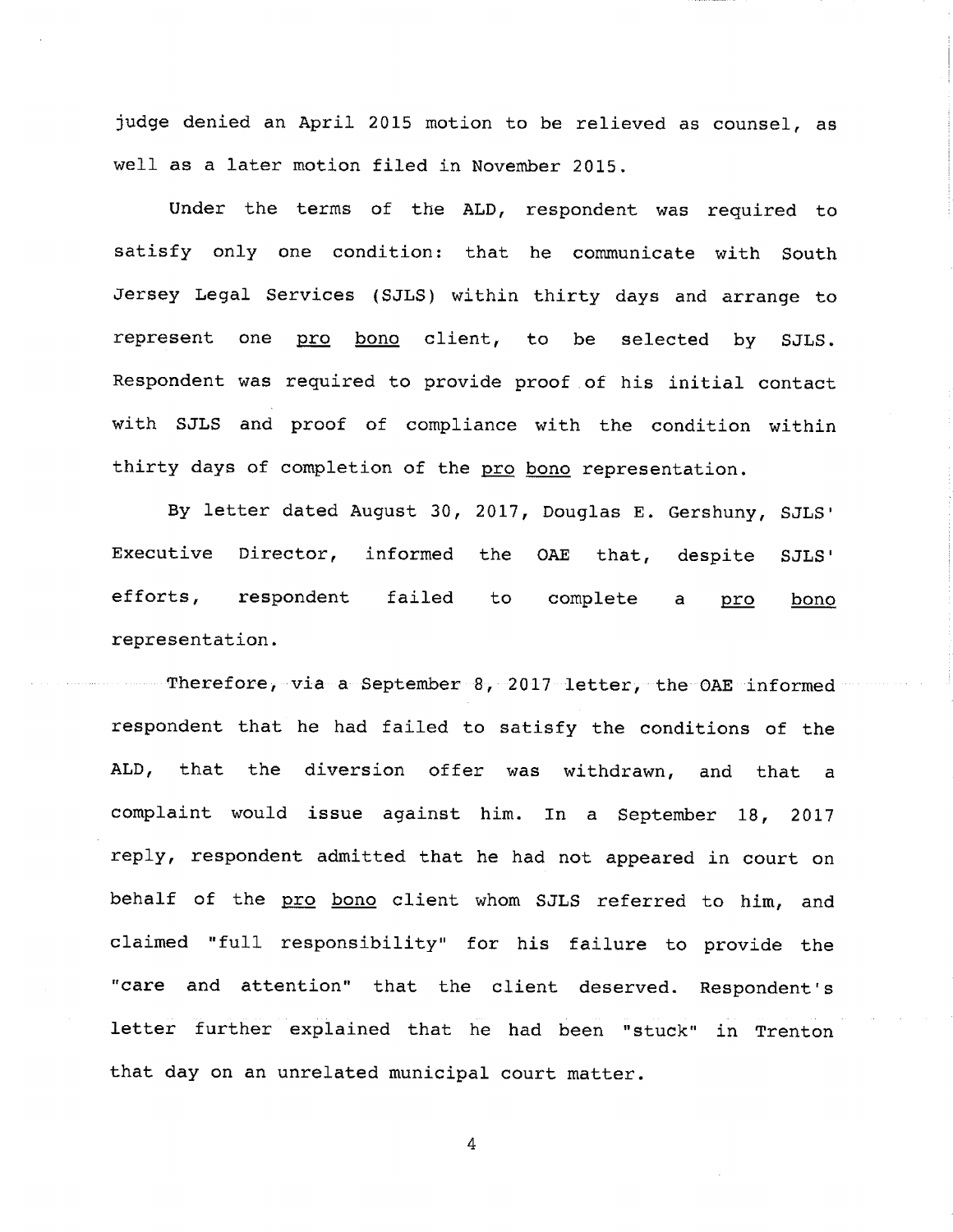In respect of the AM representation, respondent sought to clarify that, had AM's matter proceeded to a jury, respondent "would have provided, to the best of [his] ability, a zealous defense of [AM]."

complaint and admitted in the ALD, constituted violations of RPC Respondent conceded that his conduct, as set forth in the  $1.7(a)(2)$  and RPC  $8.4(d)$ .

At oral argument before us, the OAE took the position that an admonition was appropriate, given the lack of aggravating factors presented.

On April 18, 2018, after oral argument before us, respondent submitted a letter asking us to consider, in mitigation, information he had omitted from his argument "out of embarrassment and shame." Without objection from the OAE, we determined to treat respondent's letter as a request to supplement his oral argument and considered the mitigation he had urged. Specifically, respondent indicated that, during the period in question, his conduct was affected by his abuse of alcohol. He further indicated that his practice was "near non-existent" due to his "disability," and that he had twice sought treatment therefor.

\* \* \*

Following our review, we are satisfied that the record clearly and convincingly establishes that respondent was guilty of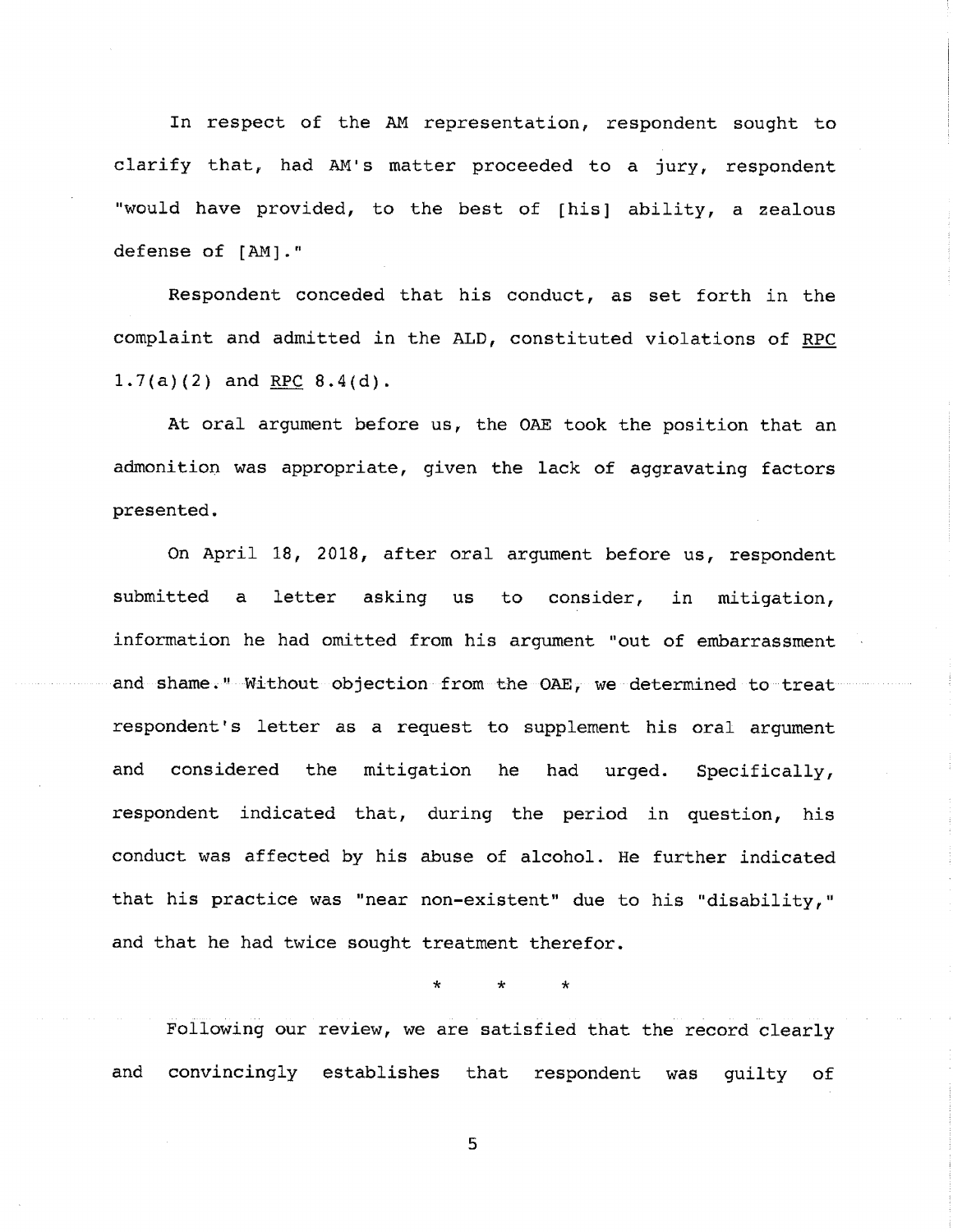unethical conduct. Respondent admittedly engaged in a conflict of interest in the days immediately preceding AM's trial on serious criminal charges. Frustrated by his client's noncooperation and to pay for legal services in the case, threatened his client that, without payment of his fee, he would not prepare a zealous defense. When communicating this information to AM, respondent also texted him to "HAVE FUN IN **PRISON."**

RPC 1.7(a) states, in relevant part, that "a concurrent conflict of interest exists if: (2) there is a significant risk that the representation of one or more clients will be materially limited by . . . a personal interest of the lawyer."

Respondent placed his own personal interest in receiving a legal fee above his client's interest in receiving the best possible defense to the charges against him. Thus, respondent and his client's interests became widely divergent, and a conflict of interest was created.

At the first opportunity to do so on the trial date, AM alerted the judge to facts underlying the conflict, and informed the trial judge that he could no longer trust his attorney to provide a vigorous defense. Thus, we find respondent guilty of having violated RPC  $1.7(a)(2)$ .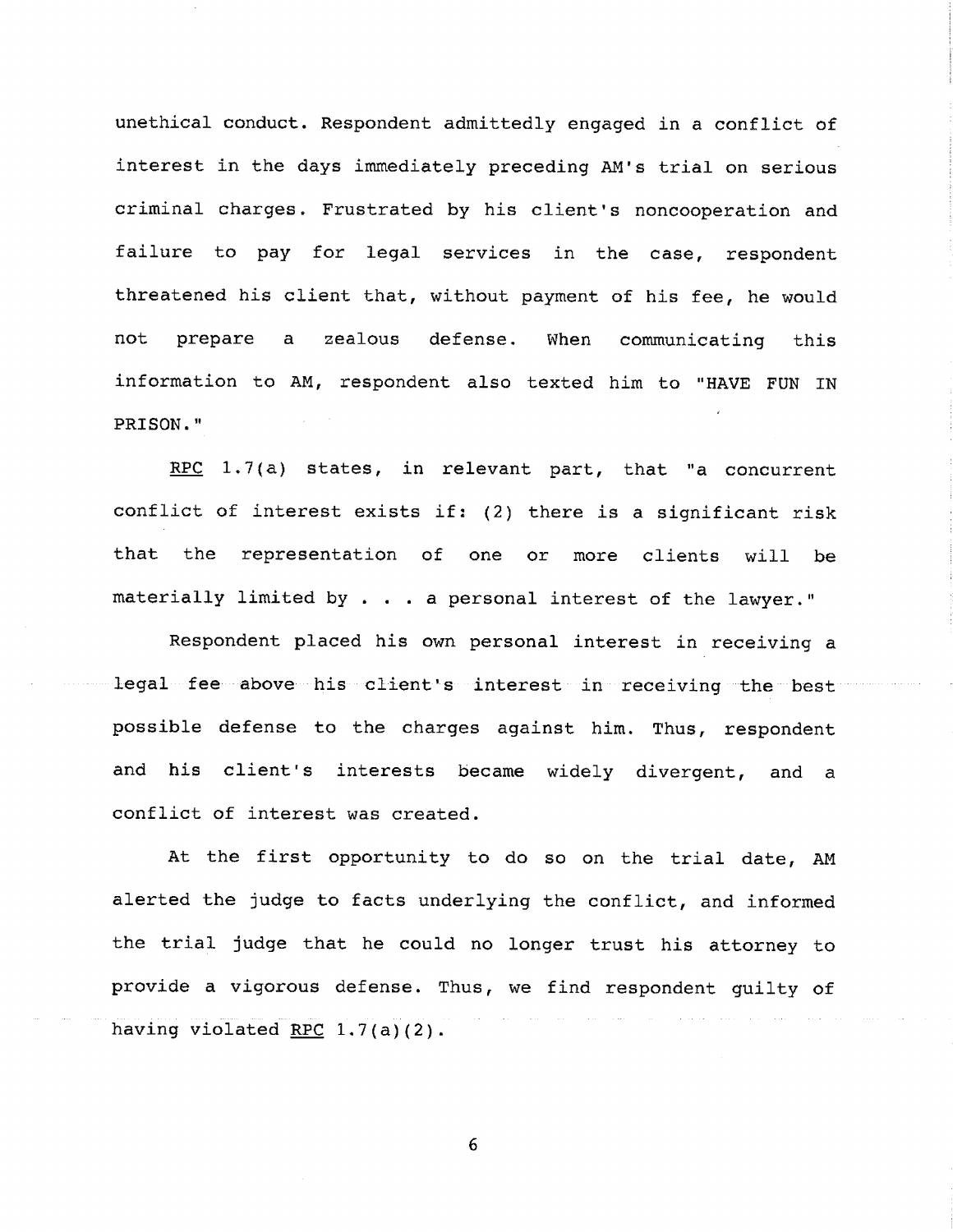Respondent also admitted having engaged in conduct prejudicial to the administration of justice. Indeed, as the trial judge prepared to swear in the jury, AM brought respondent's misconduct to his attention. The judge was forced to release the jury and reschedule the trial, in order to afford AM an opportunity to retain subsequent counsel. By the judicial process in that fashion, respondent wasted judicial resources, a violation of RPC 8.4(d).

Cases involving conflict of interest, absent egregious or serious economic injury circumstances the clients, ordinarily result in a reprimand. In re Guidone, 139 N.J. 272, 277 (1994), and In re Berkowitz, 136 N.J. 134, 148 (1994). See, also, In re Simon, 206 N.J. 306 (2011) (the attorney engaged in a conflict of interest by suing an existing client for the payment of his legal fees); In re Pellegrino, 209 N.J. 511  $(2010)$  and  $\overline{In}$  re Feldstein, 209 N.J. 512 (2010) (companion cases; the attorneys simultaneously represented a business that purchased tax-lien certificates from individuals and entities for whom the attorneys prosecuted tax-lien foreclosures, violations of RPC 1.7(a) and RPC 1.7(b); the attorneys also violated RPC  $1.5(b)$  by failing to memorialize the basis or rate of the legal fee charged to the business); In re Ford, 200 N.J. 262 (2009) (the attorney filed an answer to a civil complaint

 $\overline{7}$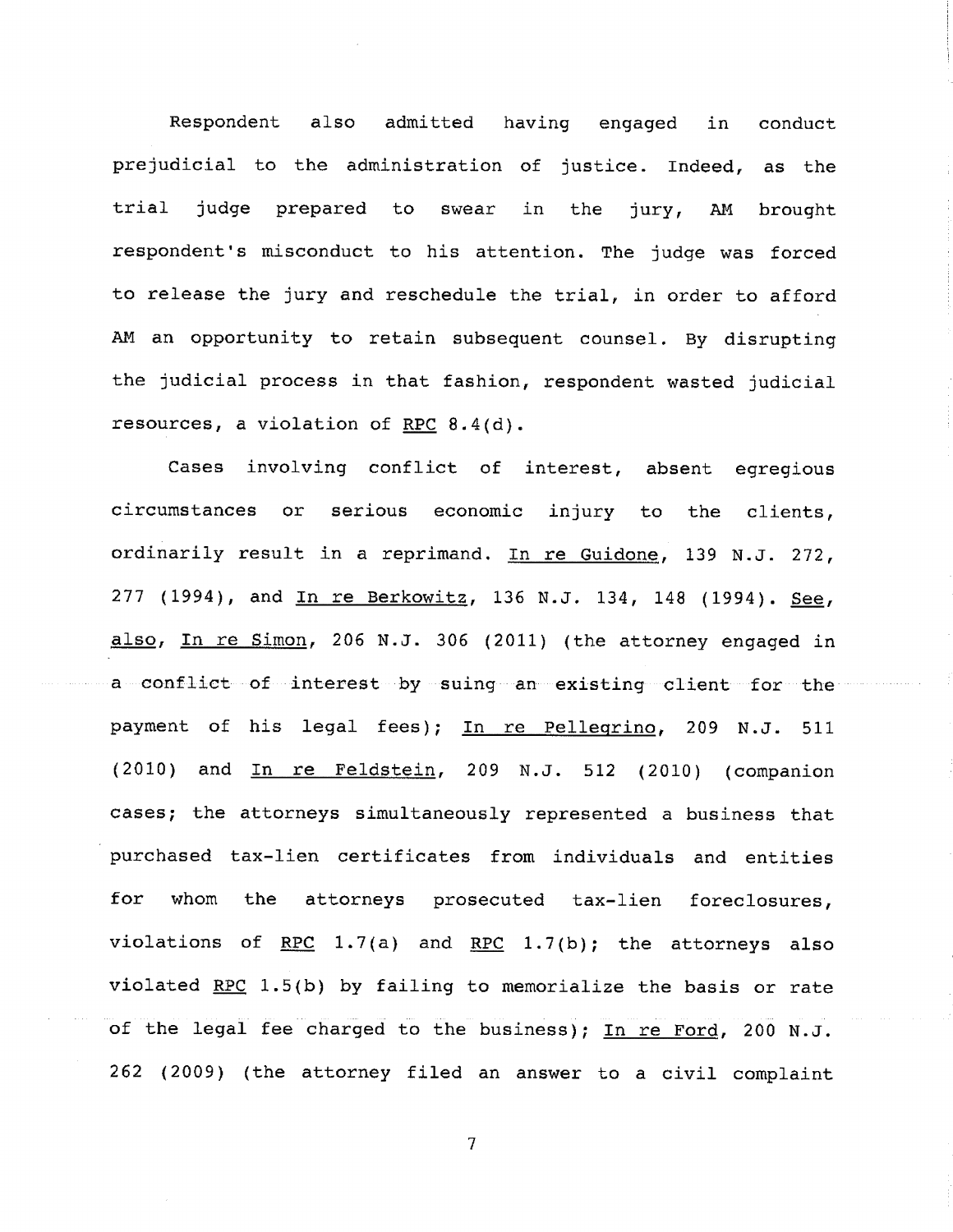against him and his client and then tried to negotiate separate settlements of the claim against him, to the client's detriment; prior admonition and reprimand); In re Mott, 186 N.J. 367 (2006) that provided for the purchase of title insurance from a (attorney prepared, on behalf of buyers, real estate agreements company that he owned; notwithstanding the disclosure of his interest in the company to the buyers, the attorney did not advise buyers of the desirability of seeking, or give them the opportunity to seek, independent counsel, and did not obtain a written waiver of the conflict of interest from them); and In re Polinq, 184 N.J. 297 (2005) (the attorney engaged in conflict of interest when he prepared, on behalf of buyers, real estate agreements that pre-provided for the purchase of title insurance from a title company that he owned - a fact that he did not disclose to the buyers, in addition to his failure to disclose that title insurance could be purchased elsewhere).

A reprimand is also the baseline sanction for attorneys guilty of conduct prejudicial to the administration of justice, sometimes found in the presence of other infractions and prior discipline, with mitigating factors also considered. See, e.g., In re Cerza, 220 N.J. 215 (2015) (the attorney failed to comply with an order requiring him to produce subpoenaed documents in a bankruptcy matter, a violation of RPC 3.4(c) and RPC 8.4(d); he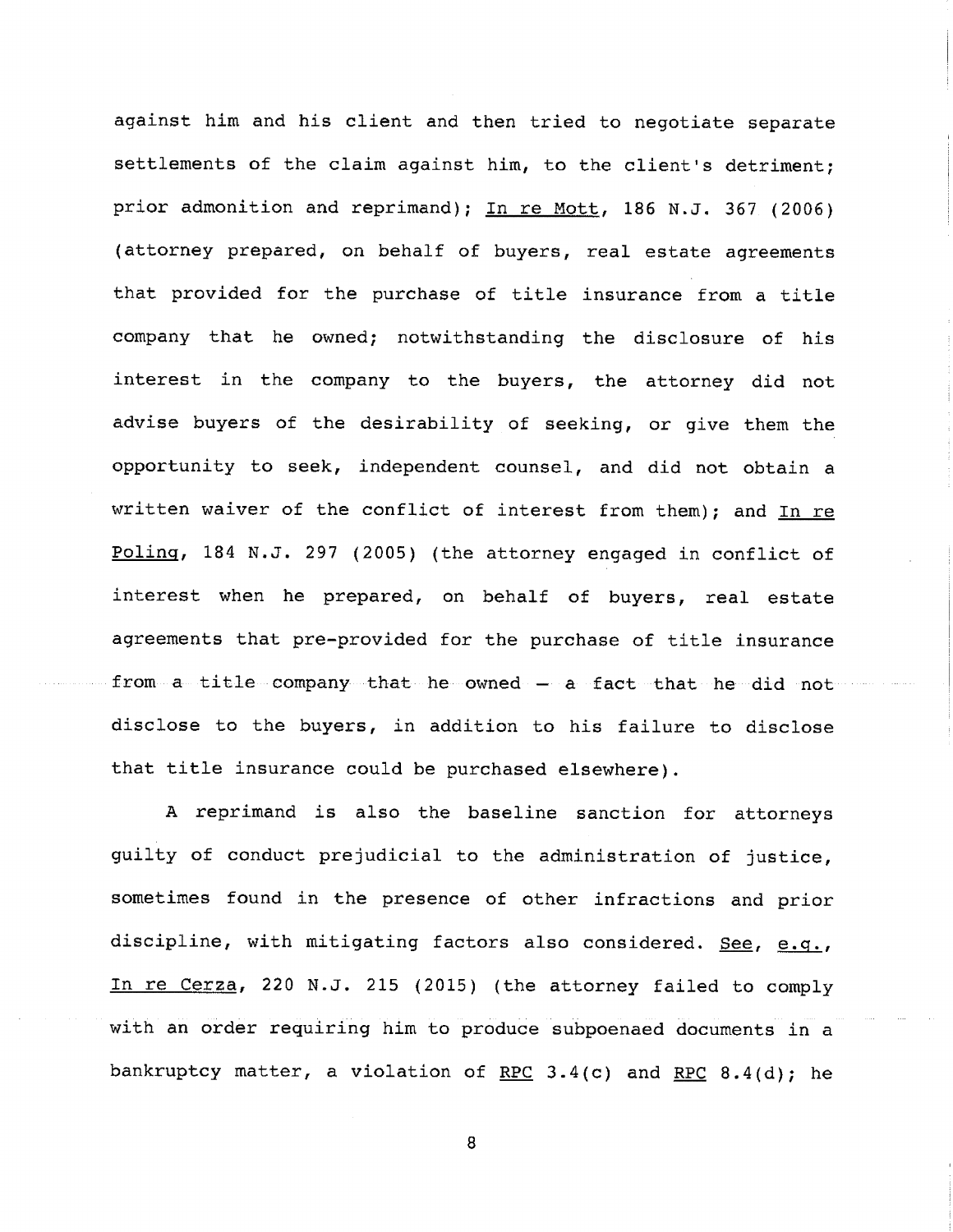also exhibited a lack of diligence and failed to promptly turn over funds to a client or third person, violations of RPC  $1.3\,$ and <u>RPC</u> 1.15(b)); <u>In re Gellene</u>, 203 N.J. 443 (2010) (the attorney was found guilty of conduct prejudicial to the administration of justice and knowingly disobeying an obligation under the rules of a tribunal for failing to appear on the return date of an appellate court's order to show cause and failing to notify the court that he would not appear; the attorney also was guilty of gross neglect, pattern of neglect, lack of diligence, and failure to communicate with clients; mitigating factors were the attorney's financial problems, his battle with depression, and significant family problems; prior discipline included two private reprimands and an admonition); and In re Geller,  $177 - N.J. -505$  (2003) (the attorney failed to comply with court orders (at times defiantly) and the disciplinary special master's direction not to contact a judge; the attorney also filed baseless motions accusing judges of bias against him; failed to expedite litigation and to treat with courtesy judges, his adversary, the opposing party, an unrelated litigant, and a court-appointed custody evaluator; used means intended to delay, embarrass, or burden third parties; made serious charges against two judges without any reasonable basis; made unprofessional and demeaning remarks toward the other party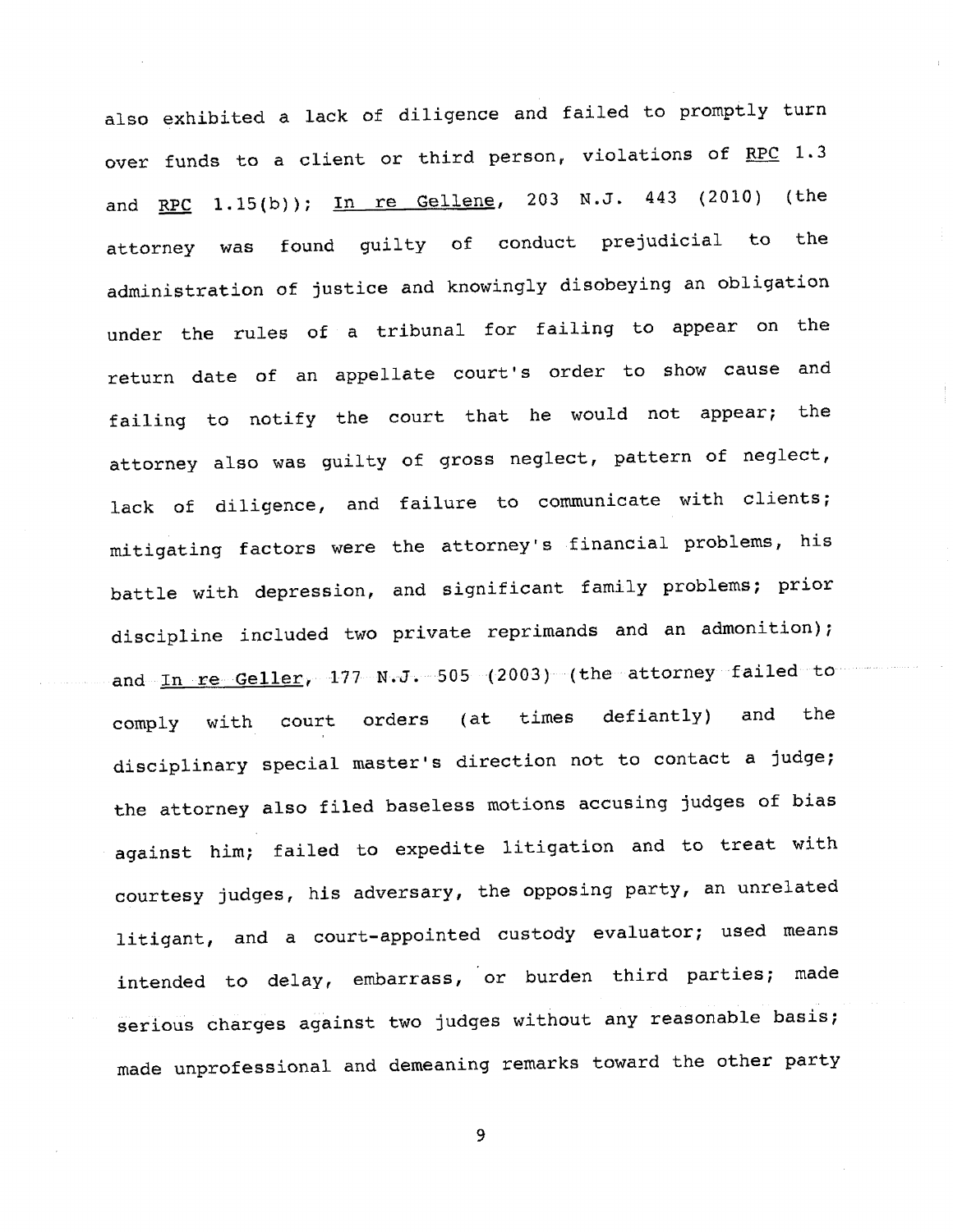and counsel; and made a discriminatory remark about a judge; in mitigation, we considered that the attorney's conduct occurred in the course of his own child custody case).

In In re Simon, 206 N.J. 306, a reprimand was imposed on an attorney who engaged in a conflict of interest. Specifically, while representing a client facing murder charges, Simon had generated considerable pre-trial fees and expenses, but had been paid only a portion of them by relatives of the defendant. With his fees still outstanding, and prior to the schedule of a trial date, Simon sent the family four letters seeking payment. Each letter contained a warning that, if the family did not arrange for payment, he would seek to be relieved as counsel. Other correspondence to them indicated that, if payment were not forthcoming, he intended to file suit. Hearing nothing, Simon filed a motion to be relieved as counsel, which was denied. A trial date was set for four months later. Id. at 308-309.

Thereafter, Simon appealed the trial court's decision. When he learned that the family had transferred assets to another family member for a nominal sum, he filed suit against both the family member and his client, even though he allegedly never expected to collect any monies from the client. When the client learned about the suit, he contacted the court and asked that respondent be relieved as counsel. The judge then entered an

i0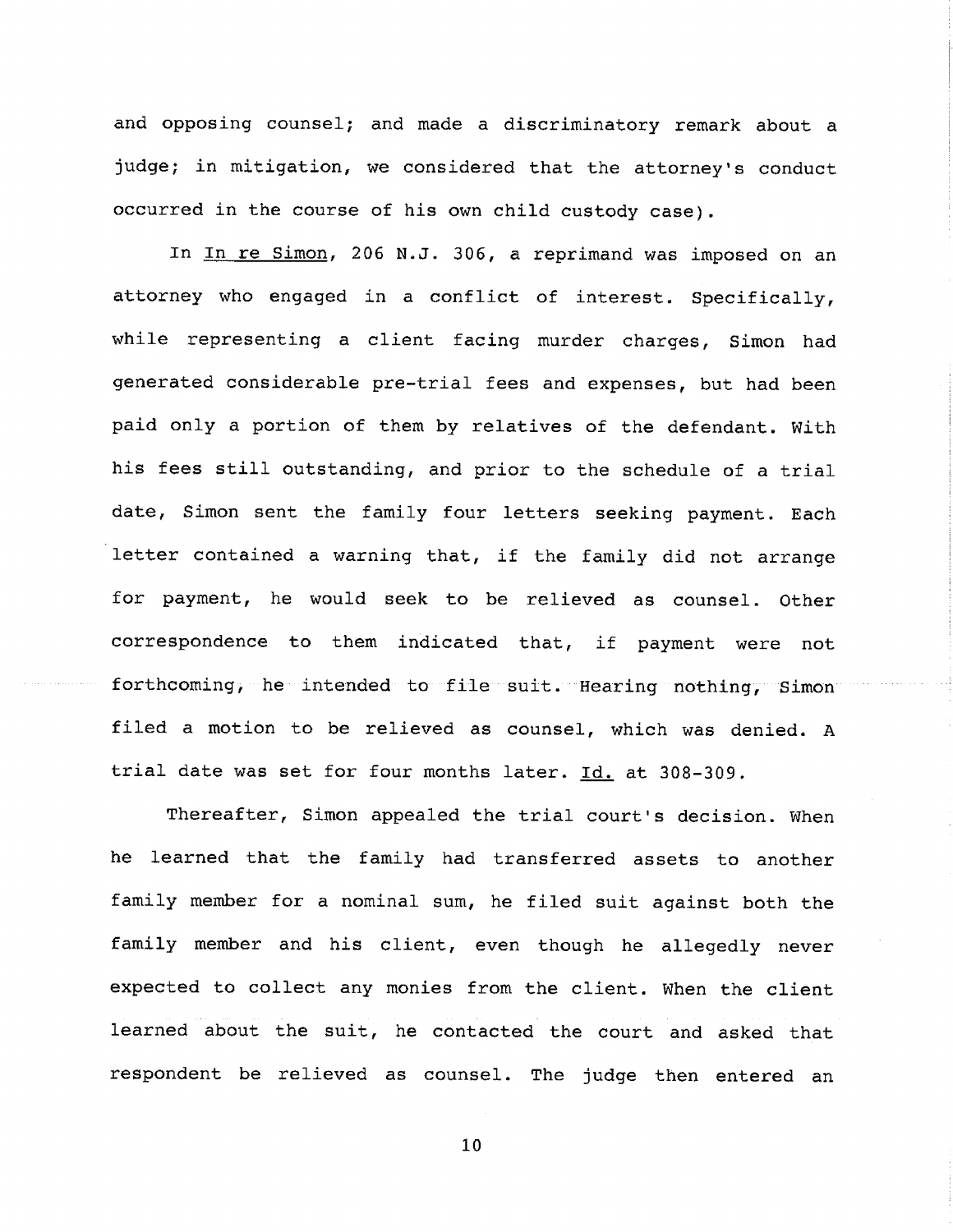amended order doing so. At fee arbitration, Simon was awarded \$55,000 against the defendant's brother and mother. Id. at 309-310.

The Court held that, "by filing suit against his client for fees while defending that client against murder charges, violated RPC 1.7(a)(2) by placing himself in an adversarial relationship vis-à-vis his client and thus 'jeopardize[ing] his duty to represent [his client] with the utmost zeal.'" Id. at 318.

Similarly, and arguably more seriously, here, respondent's comments to the client telegraphed an intent to disregard his duty to represent his client "with the utmost zeal." Also similar were respondent's two unsuccessful attempts to be relieved as counsel. Like Simon, they were based, at least in part, on an inability to obtain his legal fee.

In mitigation, respondent has no prior discipline.

In aggravation, respondent's actions twice required the trial judge to intervene in the case and to release a jury on the eve of trial. Although respondent was not charged with an ethics violation in respect of the September 2015 postponement, which was occasioned by his own CPF ineligibility, it represented an earlier instance of wasting judicial resources.

ii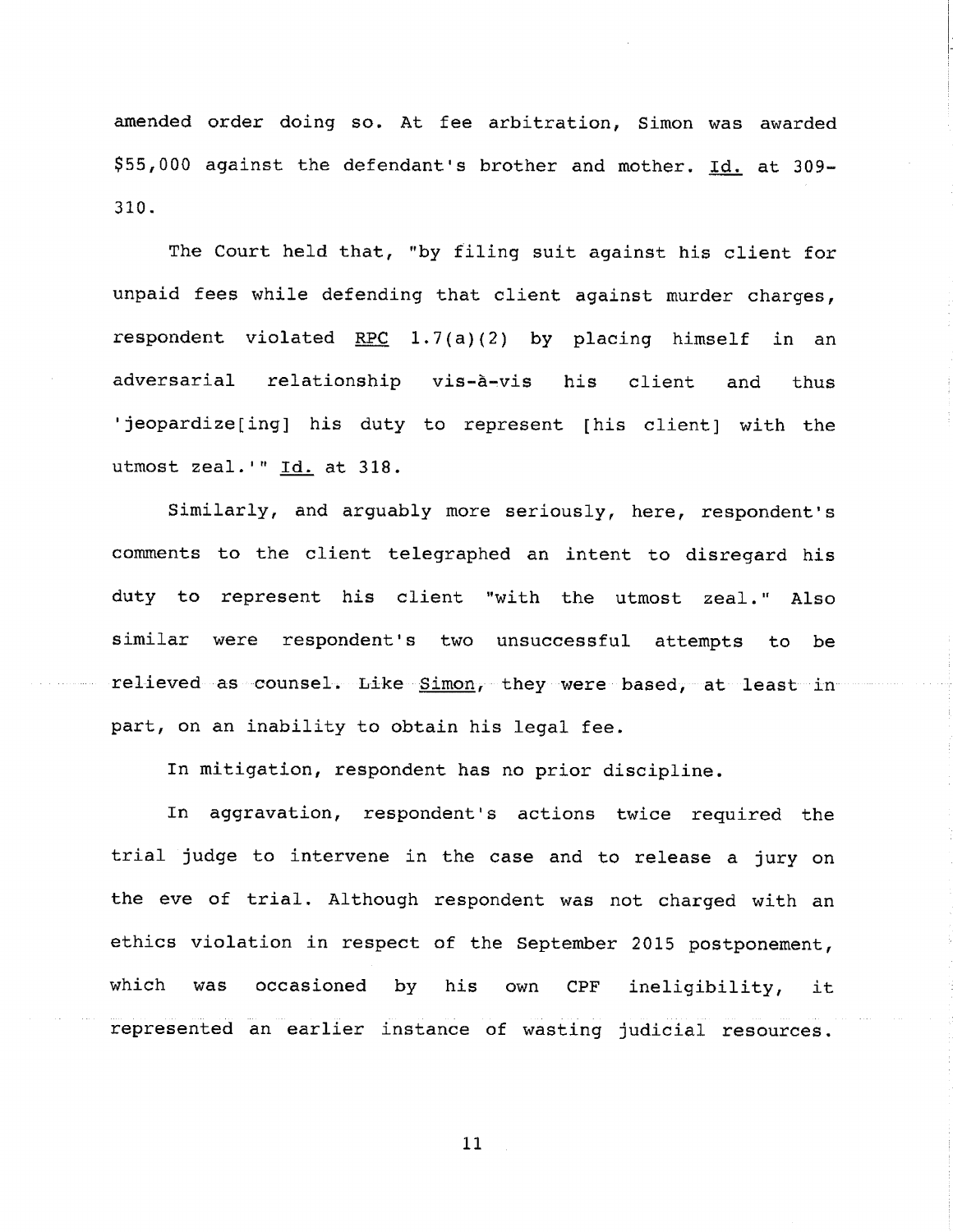Thus, as early as September 2015, respondent should have been acutely aware of his obligation in this regard.

In further aggravation, respondent's client faced over 200 years in prison, if convicted of all of the serious charges against him. To be sure, respondent was in a difficult position, been required to continue representing an uncooperative, non-paying client in a criminal matter. Nevertheless, respondent's reaction to that predicament was one of defiance to subvert the court's directive by "poisoning" the representation on the eve of trial.

In view of the reprimand imposed in Simon for a similar conflict of interest, and the aggravating factors present here, we determine to impose enhanced discipline, a censure.

Vice-Chair Baugh and Member Gallipoli did not participate.

We further determine to require respondent to reimburse the Disciplinary Oversight Committee for administrative costs and actual expenses incurred in the prosecution of this matter, as provided in  $R_+$  1:20-17.

> Disciplinary Review Board Bonnie C. Frost, Chair

**By:** Ellen A. Brodsky

Chief Counsel